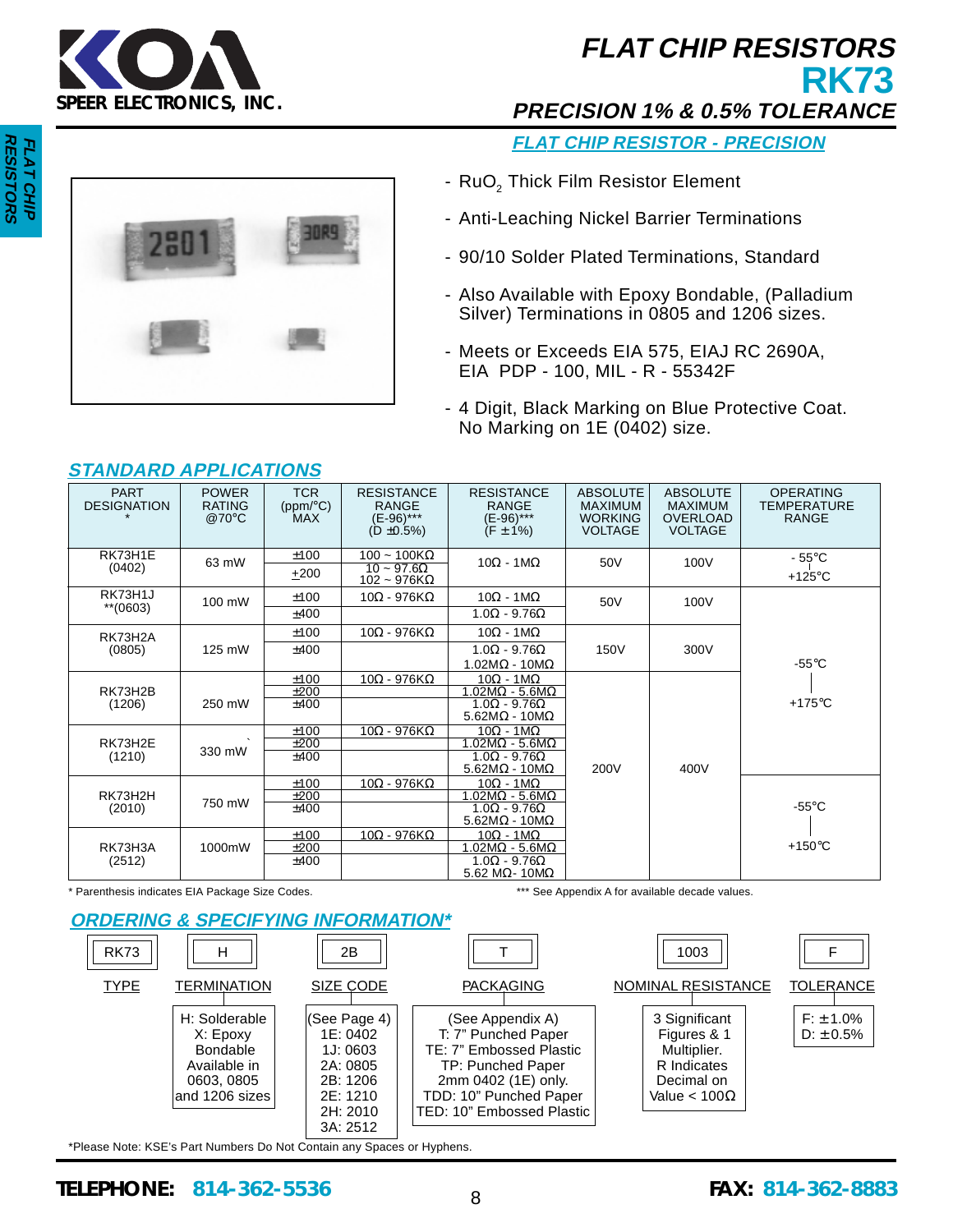

# **FLAT CHIP RESISTORS RK73**

## **PRECISION 1% & 0.5% TOLERANCE**

### **ENVIRONMENTAL APPLICATIONS**



| <b>PARAMETER</b>                                                             | MAXIMUM $\triangle$ R                                | <b>TEST METHOD</b>                                                                                   |
|------------------------------------------------------------------------------|------------------------------------------------------|------------------------------------------------------------------------------------------------------|
| <b>Thermal Shock</b>                                                         | $+0.2%$                                              | MIL-STD-202, Method 107<br>$-55^{\circ}$ C ~ +125 $^{\circ}$ C, 5 cycles                             |
| Low Temperature<br>Operation                                                 | ±0.2%                                                | MIL - R - 55342 π 4.7.4 1 Hour @ -55°C<br>followed by 45 minutes of RCWV**                           |
| <b>High Temperature</b><br>Exposure                                          | ±0.5%                                                | MIL - R - 55342 $\pi$ 4.7.6<br>100 Hours @ 125°C                                                     |
| Short Time Overload                                                          | ±2.0%                                                | MIL - R - 55342 $\pi$ 4.7.5<br>2.5 X RCWV for 5 seconds                                              |
| Resistance to<br>Solder Heat                                                 | ±0.2%                                                | MIL - R - 55342 $\pi$ 4.7.7<br>260°C for 10 seconds                                                  |
| <b>Terminal Strength-Push</b>                                                | ±0.75%                                               | 1.2 Kg for 1 minute                                                                                  |
| <b>Terminal Strength-Bend</b>                                                | ±0.5%                                                | 5mm Deflection in Either<br>Direction for 10 Seconds                                                 |
| <b>Moisture Resistance</b>                                                   | ±0.5%                                                | MIL - STD - 202, Method 103<br>40°C, 90 - 95%RH, 1000 Hours                                          |
| Life                                                                         | ±0.75%                                               | MIL - STD - 202, Method 108 70°C, 1000<br>Hours @ RCWV, 1 1/2 Hr ON, 1/2 Hr OFF                      |
| Pulse Limitation Curves Are Available at WWW.koaspeer.com                    |                                                      |                                                                                                      |
| Pulse                                                                        | ±1.5%                                                | 2.5 X RCWV**, Not Exceeding Maximum<br>Overload Voltage 1 Second ON, 25 Seconds<br>OFF 10,000 Cycles |
| <b>Temperature Cycling</b>                                                   | ±0.75%                                               | 30 Minutes at -55°C; 15 Minutes at +25°C,<br>30 Minutes at + 125°C, 15 Minutes at +25°C, 5 Cycles    |
|                                                                              | <b>MINIMUM</b>                                       |                                                                                                      |
| <b>Terminal Adhesion</b>                                                     | 15 Grams                                             | Axial Pull, One Terminal at a Time                                                                   |
| Dielectric Withstanding<br>Voltage<br>1E<br>1J<br>2A<br>2Β<br>2E<br>2H<br>3A | 100V<br>100V<br>400V<br>400V<br>400V<br>400V<br>400V | MIL - STD - 202, Method 301                                                                          |
| <b>Insulation Resistance</b>                                                 | 10,000 Meg Ohm                                       |                                                                                                      |

\*\*RCWV = Rated Continuous Working Voltage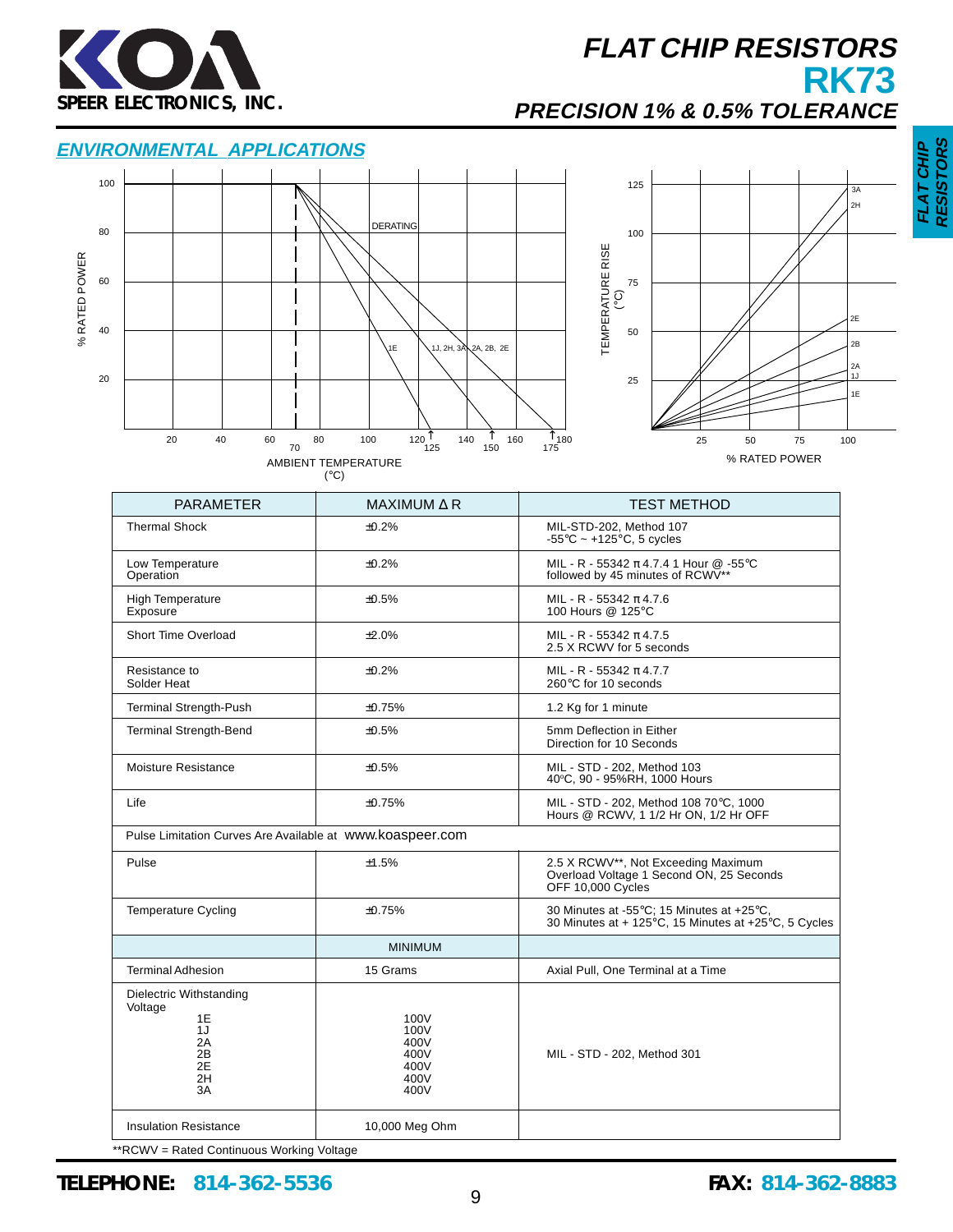



## **DESCRIPTION OF CHIP RESISTORS**

- Eight (8) Available Sizes 0201, 0402, 0603, 0805 1206, 1210, 2010, 2512
- 1/20 Watt to 1 Watt Power Ratings
- 0.1 Ohm to 22 Meg Ohm Resistance Range
- Tight Tolerance and Low TCR Available
- **Excellent Solderability**
- Nickel Barrier for Leaching Control
- Paper and Plastic Tape Packaging

### **CONSTRUCTION & MECHANICAL DIMENSIONS**



| [1] Solder Plate, 90% Sn, 10% Pb | [2] Barrier, NI | [3] Electrode                         | [4] Protective Layer | [5] Resistive Element |
|----------------------------------|-----------------|---------------------------------------|----------------------|-----------------------|
|                                  |                 | *NOTE: Dimensions are reference only. |                      |                       |

| <b>SIZE</b>             |                                                | DIMENSIONS in/mm                   |                                      |                                    |                                                               |                                 |  |  |
|-------------------------|------------------------------------------------|------------------------------------|--------------------------------------|------------------------------------|---------------------------------------------------------------|---------------------------------|--|--|
| <b>CODE</b><br>(inches) | L                                              | W                                  | H                                    | P TOP                              | P BOTTOM                                                      | <b>SIZE</b><br><b>REFERENCE</b> |  |  |
| 1H                      | $0.024 \pm 0.002$                              | $0.012 \pm 0.002$                  | $0.010 + 0.002$                      | $0.004 + 0.002$                    | $0.005 + 0.002$                                               | 0502                            |  |  |
| (0201)                  | $0.6 + 0.03$                                   | $0.3 + 0.03$                       | $0.25 + 0.03$                        | $0.1 + 0.05$                       | $0.15 + 0.05$                                                 |                                 |  |  |
| 1E<br>(0402)            | 0.004<br>$0.04 \pm 0.002$<br>$1.0 + 0.1/-0.05$ | $0.02 \pm 0.002$<br>$0.5 \pm 0.05$ | $0.014 \pm 0.002$<br>$0.35 \pm 0.05$ | $0.008 \pm 0.004$<br>$0.2 \pm 0.1$ | $0.010 \pm \substack{0.002 \\ 0.004}$<br>$0.25 \pm 0.05/-0.1$ | 1005                            |  |  |
| 1J                      | $0.063 \pm 0.008$                              | $0.031 \pm 0.004$                  | $0.020 \pm 0.004$                    | $0.012 \pm 0.004$                  | $0.012 \pm 0.004$                                             | 1608                            |  |  |
| (0603)                  | $1.6 \pm 0.2$                                  | $0.8 \pm 0.1$                      | $0.5 \pm 0.1$                        | $0.3 \pm 0.1$                      | $0.3 \pm 0.1$                                                 |                                 |  |  |
| 2A                      | $0.079 \pm 0.008$                              | $0.049 \pm 0.004$                  | $0.020 \pm 0.004$                    | $0.016 \pm 0.008$                  | $0.012 \pm \substack{0.008 \\ 0.004}$                         | 2012                            |  |  |
| (0805)                  | $2.0 \pm 0.2$                                  | $1.25 \pm 0.1$                     | $0.5 \pm 0.1$                        | $0.4 \pm 0.2$                      | $0.3 + 0.2/-0.1$                                              |                                 |  |  |
| 2B                      | $0.126 \pm 0.008$                              | $0.063 \pm 0.008$                  | $0.024 \pm 0.004$                    | $0.020 \pm 0.012$                  | $0.016 \pm \substack{0.008 \\ 0.004}$                         | 3216                            |  |  |
| (1206)                  | $3.2 \pm 0.2$                                  | $1.6 \pm 0.2$                      | $0.6 \pm 0.1$                        | $0.5 \pm 0.3$                      | $0.4 + 0.2/-0.1$                                              |                                 |  |  |
| 2E                      | $0.126 \pm 0.008$                              | $0.102 \pm 0.008$                  | $0.024 \pm 0.004$                    | $0.020 \pm 0.012$                  | $0.016 \pm \substack{0.008 \\ 0.004}$                         | 3225                            |  |  |
| (1210)                  | $3.2 \pm 0.2$                                  | $2.6 \pm 0.2$                      | $0.6 \pm 0.1$                        | $0.5 \pm 0.3$                      | $0.4 + 0.2/-0.1$                                              |                                 |  |  |
| 2H                      | $0.197 \pm 0.008$                              | $0.098 \pm 0.008$                  | $0.024 \pm 0.004$                    | $0.020 \pm 0.012$                  | $0.016 \pm \substack{0.008 \\ 0.004}$                         | 5025                            |  |  |
| (2010)                  | $5.0 \pm 0.2$                                  | $2.5 \pm 0.2$                      | $0.6 \pm 0.1$                        | $0.5 \pm 0.3$                      | $0.4 + 0.2/-0.1$                                              |                                 |  |  |
| 3A                      | $0.248 \pm 0.008$                              | $0.122 \pm 0.008$                  | $0.024 \pm 0.004$                    | $0.020 \pm 0.012$                  | $0.016 \pm \substack{0.008 \\ 0.004}$                         | 6332                            |  |  |
| (2512)                  | $6.3 \pm 0.2$                                  | $3.1 \pm 0.2$                      | $0.6 \pm 0.1$                        | $0.5 \pm 0.3$                      | $0.4 + 0.2/-0.1$                                              |                                 |  |  |

**TELEPHONE: 814-362-5536 FAX: 814-362-8883** <sup>4</sup>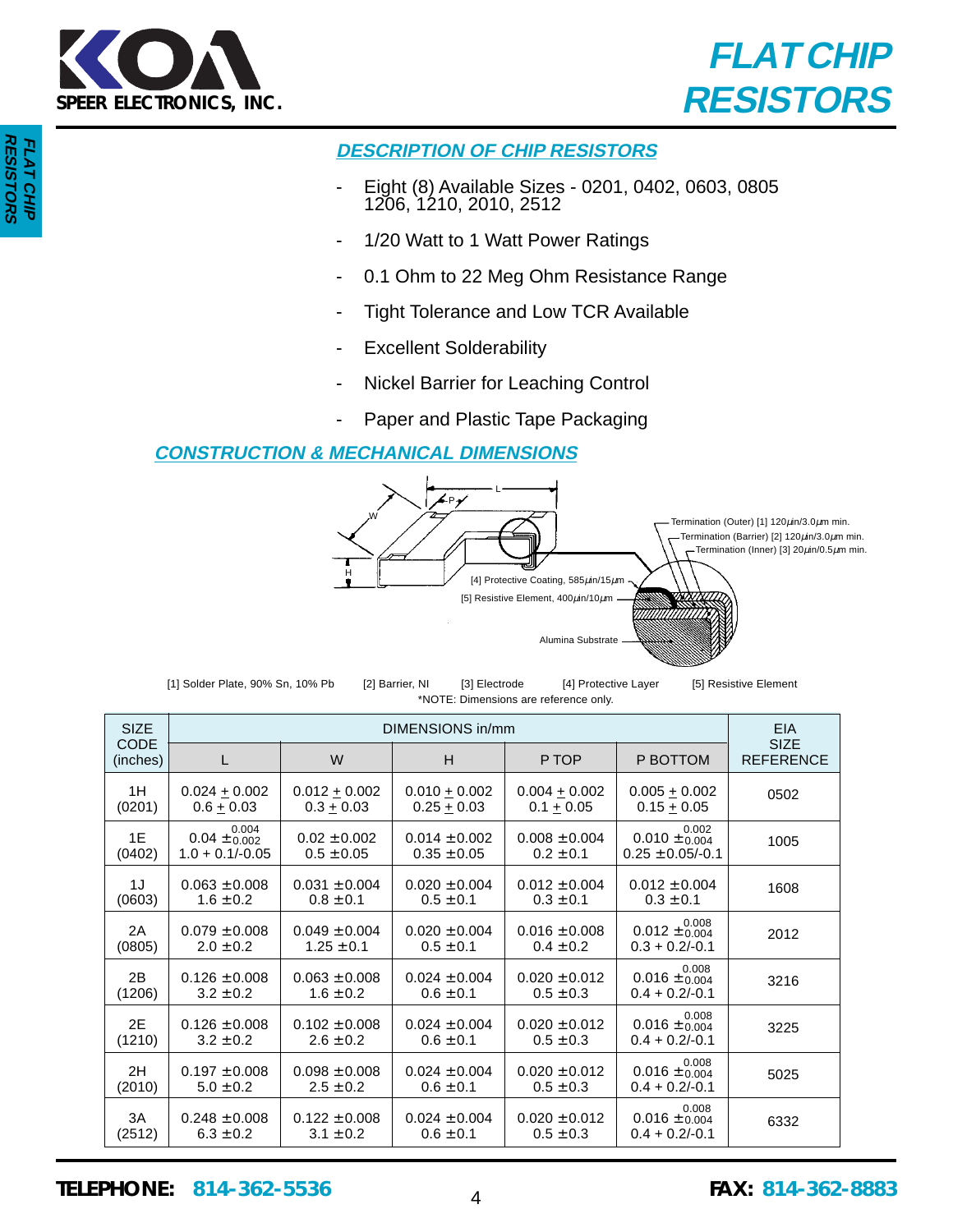

# **APPENDIX A FLAT CHIP RESISTORS PACKAGING & MARKING**

## **PACKAGING SPECIFICATIONS**

#### **MARKING**

| <b>KSE PART</b>                                                                 |               | <b>COLOR</b>   | <b>MARKING</b>                        |  |  |
|---------------------------------------------------------------------------------|---------------|----------------|---------------------------------------|--|--|
| <b>DESIGNATION</b>                                                              | <b>BODY</b>   | <b>MARKING</b> | <b>TYPE</b>                           |  |  |
| RM731H (0201)                                                                   | <b>BLACK</b>  | <b>NONE</b>    |                                       |  |  |
| RM73B1E (0402)                                                                  | <b>BLACK</b>  | <b>NONE</b>    |                                       |  |  |
| RM73B1J (0603)                                                                  | <b>BLACK</b>  | <b>WHITE</b>   | 3 DIGITS                              |  |  |
| RK73AD                                                                          | <b>BLACK</b>  | WHITE BLUE     | 3 DIGITS                              |  |  |
| RK73H IJ (0603)                                                                 | <b>BLUE</b>   |                | E-24 BLACKE-24 3 DIGITS*<br>E-96 NONE |  |  |
| RM73B2A (0805)<br>2B (1206)<br>2E (1210)<br>2H (2010)<br>3A (2512)              | <b>BLACK</b>  | <b>WHITE</b>   | 3 DIGITS                              |  |  |
| RK73H2A (0805)<br>2B (1206)<br>2E (1210)<br>2H (2010)<br>3A (2512)              | <b>BLUE</b>   | <b>BLACK</b>   | <b>4 DIGITS</b>                       |  |  |
| RM73Z1H (0201)<br>RM73Z1E (0402)                                                | <b>GREEN</b>  | <b>NONE</b>    |                                       |  |  |
| RM73Z1J (0603)<br>2A (0805)<br>2B (1206)<br>2E (1210)<br>2H (2010)<br>3A (2512) | <b>BLACK</b>  | <b>WHITE</b>   | 000                                   |  |  |
| RN73T2A (0805)<br>2B (1206)<br>2E<br>(1210)                                     | <b>GREEN</b>  | <b>RED</b>     | 4 DIGITS                              |  |  |
| RN73E1J (0603)                                                                  | <b>BLACK</b>  | <b>WHITE</b>   | E-24 3 DIGITS*<br>E-96 NONE           |  |  |
| RN73E2A (0805)<br>2B (1206)<br>2E (1210)                                        | <b>GREEN</b>  | <b>YELLOW</b>  | 4 DIGITS                              |  |  |
| RN73C1J (0603)                                                                  | <b>BLACK</b>  | <b>WHITE</b>   | $E-243$ DIGITS*<br>E-96 NONE          |  |  |
| RN73C2A (0805)<br>2B (1206)<br>2E (1210)                                        | GREEN         | <b>YELLOW</b>  | 4 DIGITS                              |  |  |
| RK73N2A (0805)<br>2B (1206)<br>2E (1210)<br>2H (2010)<br>3A (2512)              | <b>BLACK</b>  | <b>NONE</b>    | <b>NONE</b>                           |  |  |
| LT73<br>2A (0805)<br>2B (1206)                                                  | <b>BRONZE</b> | <b>BLACK</b>   | 4 DIGITS                              |  |  |
| <b>LA73</b><br>1J (0603)<br>2A (0805)<br>2B (1206)                              | <b>ORANGE</b> | <b>BLACK</b>   | 3 DIGITS                              |  |  |
| RF73B2A (0805)<br>2B (1206)                                                     | <b>BROWN</b>  | <b>BLACK</b>   | 3 DIGITS                              |  |  |
| NT73 2A (0805)<br>2B (1206)                                                     | <b>PINK</b>   | <b>BLACK</b>   | 3 DIGITS                              |  |  |

### **MARKING contd.**

| PT72 2A (0805)                           | <b>BRONZE</b>   | <b>BLACK</b> | 4 DIGITS          |
|------------------------------------------|-----------------|--------------|-------------------|
| 2B (1206)                                |                 |              |                   |
| SR73 2A (0805)<br>2B (1206)<br>2E (1210) | <b>INDIGO</b>   | <b>WHITE</b> | $E-96 - 4$ DIGITS |
| 2H (2010)<br>3A (2512)                   |                 |              | E-24 - 3 DIGITS   |
| CR73 2B (1206)                           | BLUE/<br>YELLOW | <b>NONE</b>  |                   |

## **PACKAGING METHOD**

| <b>SIZE</b><br><b>CODE</b> | 7"T<br><b>PUNCHED</b> | $7"$ TE<br><b>EMBOSSED</b><br><b>PAPER</b> | $7"$ TP<br><b>PLASTIC</b> | <b>10" TDD</b><br><b>PUNCHED PUNCHED</b><br><b>PAPER</b> | <b>10" TED</b><br><b>EMBOSSED</b><br><b>PAPER</b> |
|----------------------------|-----------------------|--------------------------------------------|---------------------------|----------------------------------------------------------|---------------------------------------------------|
| 1H<br>(0201)               |                       |                                            | 10000                     |                                                          |                                                   |
| 1E<br>(0402)               |                       |                                            | 10000                     |                                                          |                                                   |
| 1J<br>(0603)               | 5000                  |                                            |                           | 10000                                                    |                                                   |
| 2A<br>(0805)               | 5000                  | 4000                                       |                           | 10000                                                    | 10000                                             |
| 2B<br>(1206)               | 5000                  | 4000                                       |                           | 10000                                                    | 10000                                             |
| 2E<br>(1210)               | 5000                  | 4000                                       |                           | 10000                                                    |                                                   |
| 2H<br>(2010)               |                       | 4000                                       |                           |                                                          | 10000                                             |
| 3A<br>(2512)               |                       | 4000                                       |                           |                                                          | 10000                                             |

### **STANDARD E-24 (5%) DECADE VALUES**

1.0 1.1 1.2 1.3 1.5 1.6 1.8 2.0 2.2 2.4 2.7 3.0 3.3 3.6 3.9 4.3 4.7 5.1 5.6 6.2 6.8 7.5 8.2 9.1

### **STANDARD E-96 (**≤ **1%) DECADE VALUES**

100 102 105 107 110 113 115 118 121 124 127 130 133 137 140 143 147 150 154 158 162 165 169 174 178 182 187 191 196 200 205 210 215 221 226 232 237 243 249 255 261 267 274 280 287 294 301 309 316 324 332 340 348 357 365 374 383 392 402 412 422 432 442 453 464 475 487 499 511 523 536 549 562 576 590 604 619 634 649 665 681 698 715 732 750 768 787 806 825 845 866 887 909 931 953 976

\* Currently in the process of changing to 4-digit marking for both E-96 and E-24.